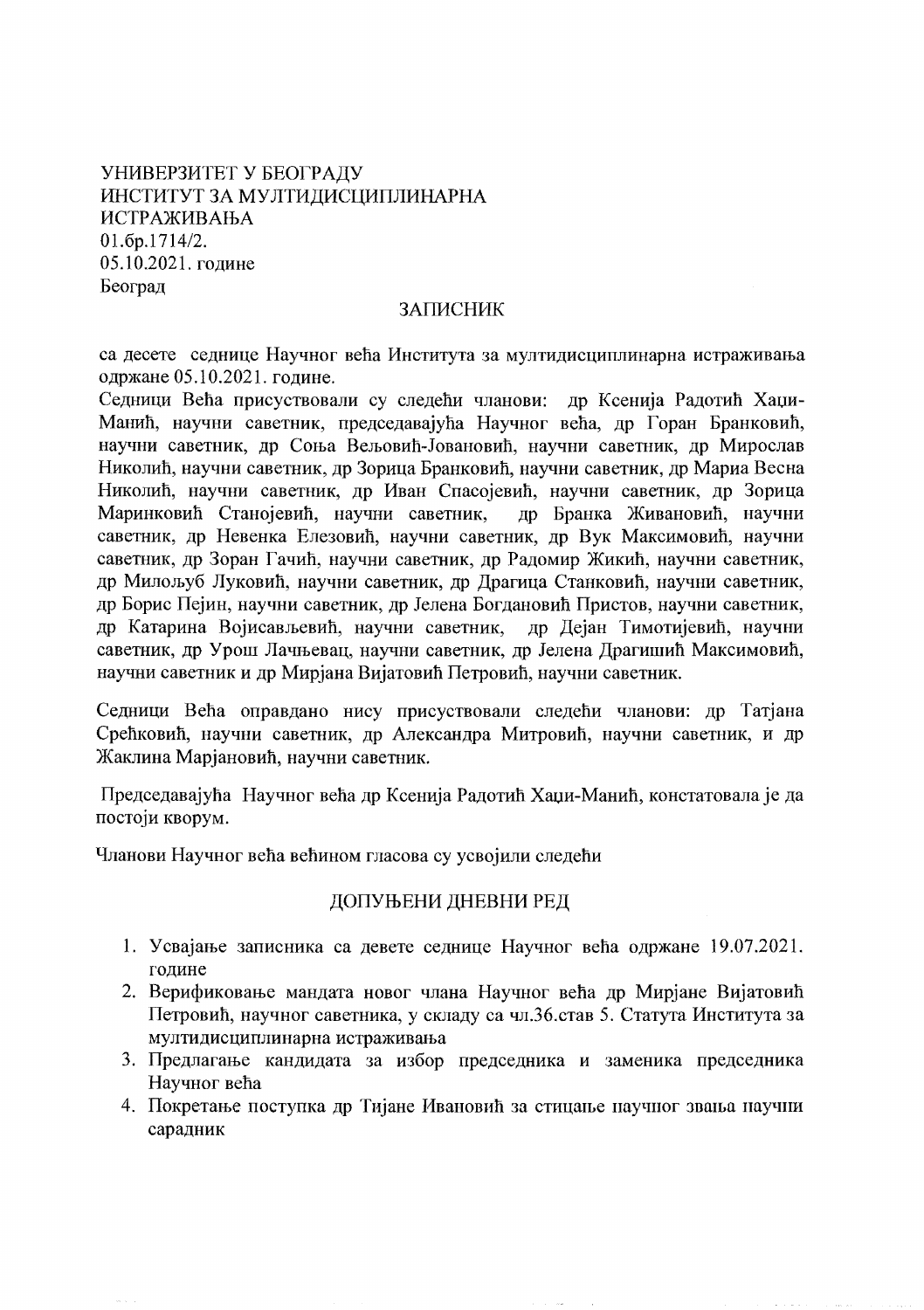- 5. Покретање поступка Милене Дојчиновић за стицање истраживачког звања истраживач-сарадник
- 6. Покретање поступка Драгице Милосављевић за стицање истраживачког звања истраживач-сарадник
- 7. Молба за давање сагласности др Нини Николић, вишем научном сараднику
- 8. Решење Етичке комисије
- 9. Покретање поступка др Весне Рибић за стицање научног звања научни сарадник
- 10. Молба за давање сагласности др Даниели Ђикановић Голубовић

 $\sim 100$ 

11. Разно

### Тачка 1. Научно веће је, већином гласова, донело следећу ОДЛУКУ

Усваја се записник са девете седнице Научног већа одржане 19.07.2021. године.

### Тачка 2.

Др Ксенија Радотић Хаџи-Манић обавестила је чланове Научног већа да је др Мирјана Вијатовић Петровић стекла звање научни саветник и констатовала да Научно веће Института има 25 чланова.

## Тачка 3.

Др Зоран Гачић, предложио је др Ксенију Радотић Хаџи-Манић за председника Научног већа, а др Мариа Весну Николић за заменика председника научног већа.

После краће дискусије и предлога Веће се сагласило да се прихвати предлог др Зорана Гачића.

Гласање је обављено тајним гласањем у складу са чл.6. Пословника о раду Научног већа.

Научно веће је, већином гласова, донело следећу

#### ОДЛУКУ

1. Др Ксенија Радотић Хаџи – Манић, научни саветник, изабрана је за председника Научног већа Института за мултидисциплинарна истраживања на период од четири године.

2. Др Мариа Весна Николић, научни саветник, изабрана је за заменика председника Научног већа Института за мултидисциплинарна истраживања на период од четири године.

Тачка 4.

Научно веће је, једногласно, донело следећу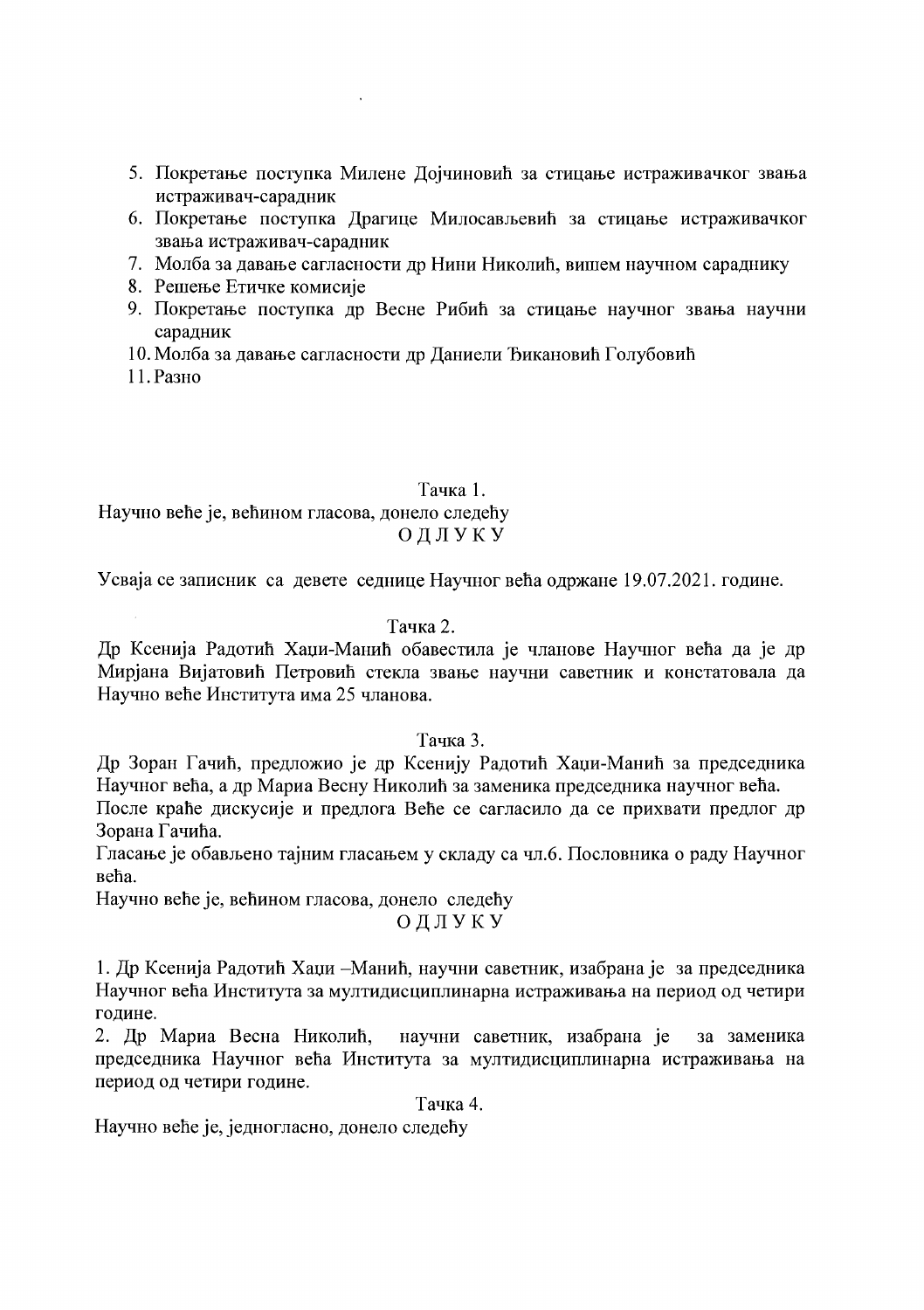# ОДЛУКУ

- 1. Образује се комисија за спровођење поступка за стицање научног звања научни сарадник др Тијане Ивановић.
- 2. У комисију из тачке 1. ове одлуке именују се:
	- 1. др Мариа Весна Николић, научни саветник, ИМСИ,
	- 2, др Јелена Бобић, виши научни сарадник, ИМСИ,
	- 3. др Јелена Миладиновић, редовни професор, ТМФ.

3. Комисија из тачке 2. ове одлуке дужна је да, у року од 30 дана, поднесе Научном већу Института извештај, који мора да садржи:

- биографске податке,
- преглед стручног и научног рада,
- оцену научног и стручног рада за претходни изборни период,
- оцену да ли су испуњени услови за стицање звања,
- предлог за стицање звања.

### Тачка 5.

Научно веће је, једногласно, донело следећу

# ОДЛУКУ

1. Образује се комисија за спровођење поступка за стицање истраживачког звања истраживач- сарадник Милене Дојчиновић.

# 2. У комисију из тачке 1. ове одлуке именују се:

- 1. др Мариа Весна Николић, научни саветник, ИМСИ,
- 2. др Катарина Војисављевић, научни саветник, ИМСИ,
- 3. др Зорка Васиљевић, научни сарадник, ИМСИ.
- 3. Комисија из тачке 2. ове одлуке дужна је да, у року од 30 дана, поднесе Научнм већу Института извештај, који мора да садржи:
	- биографске податке.
	- оцену научног и стручног рада за претходни изборни период
	- оцену да ли су испуњени услови за стицање звања,
	- предлог Научном већу за стицање звања.

# Тачка б.

Научно веће је, једногласно, донело следећу

# ОДЛУКУ

1. Образује се комисија за спровођење поступка за стицање истраживачког звања истраживач- сарадник Драгице Милосављевић.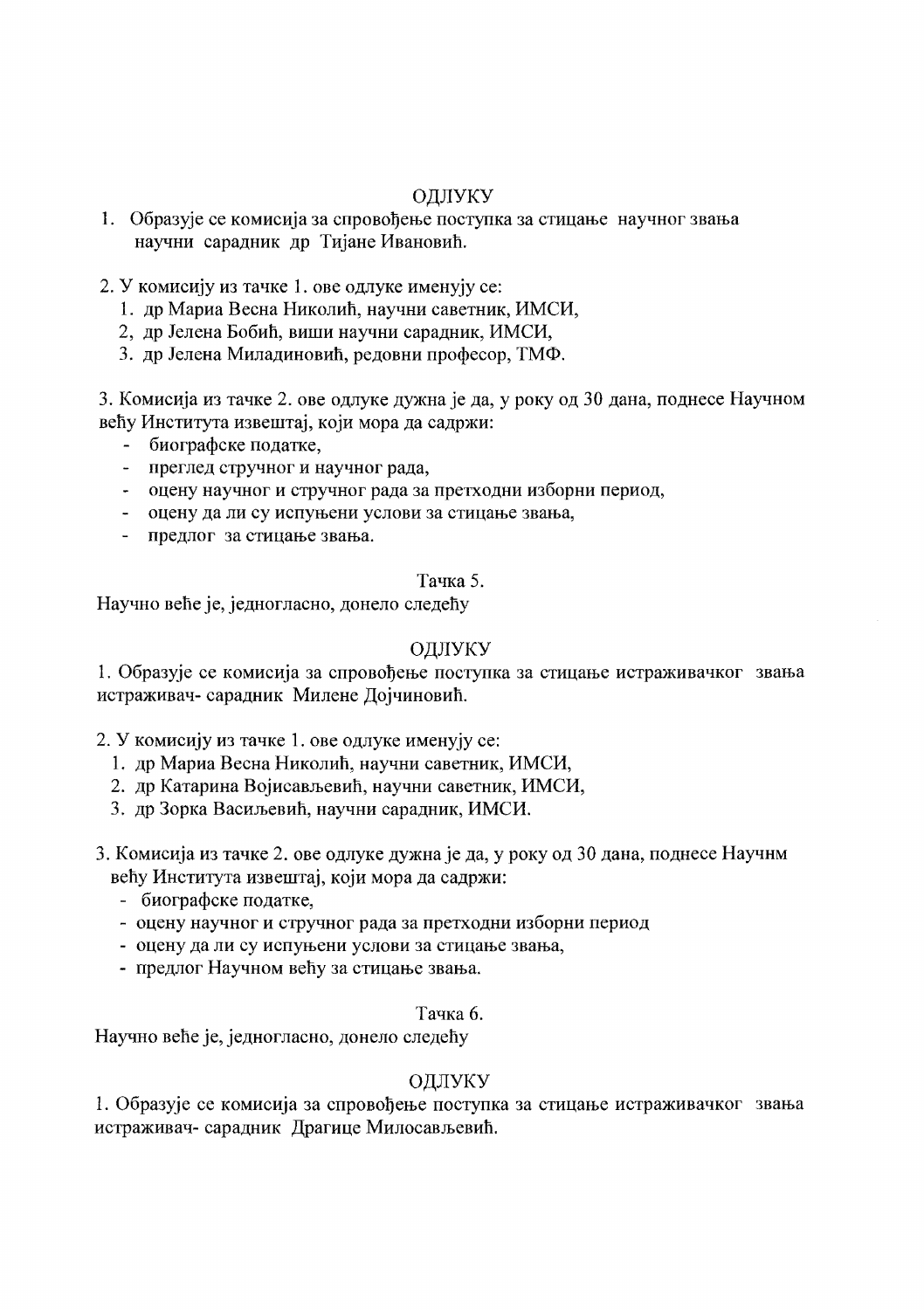2. У комисију из тачке 1. ове одлуке именују се:

- 1. др Јелена Драгишић-Максимовић, научни саветник, ИМСИ,
- 2. др Вук Максимовић, научни саветник, ИМСИ,
- 3. др Драгосав Мутавџић, научни сарадник, ИМСИ.
- 3. Комисија из тачке 2. ове одлуке дужна је да, у року од 30 дана, поднесе Научнм већу Института извештај, који мора да садржи:
	- биографске податке,
	- оцену научног и стручног рада за претходни изборни период
	- оцену да ли су испуњени услови за стицање звања,
	- предлог Научном већу за стицање звања.

# Тачка 7.

Научно веће је, једногласно, донело следећу

#### ОДЛУКУ

на захтев Природно-математичког факултета Универзитета у Приштини са привременим седиштем у Косовској Митровици даје се сагласност за ангажовање др Нине Николић, вишег научног сарадника, за извођење менторских и наставних активности на докторским академским студијама, студијски програм биологија:

1. Докторска дисертација – Студијско истраживање 1 и

2. Докрорска дисертација – Студијско истраживање 2.

#### Тачка 8.

Председник Етичке комисије др Вук Максимовић, научни саветник, је обавестио чланове Већа о Решењу које је донела Етичка комисија и одбацивању захтева др Веселе Радовић, вишег научног сарадника.

#### Тачка 9.

Научно веће је, једногласно, донело следећу

#### ОДЛУКУ

1. Образује се комисија за спровођење поступка за стицање научног звања научни сарадник др Весне Рибић.

2. У комисију из тачке 1. ове одлуке именују се:

- 1. др Горан Бранковић, научни саветник, ИМСИ,
- 2, др Зорица Бранковић, научни саветник, ИМСИ,
- 3. др Марио Златовић, редовни професор, Хемијски факултет.